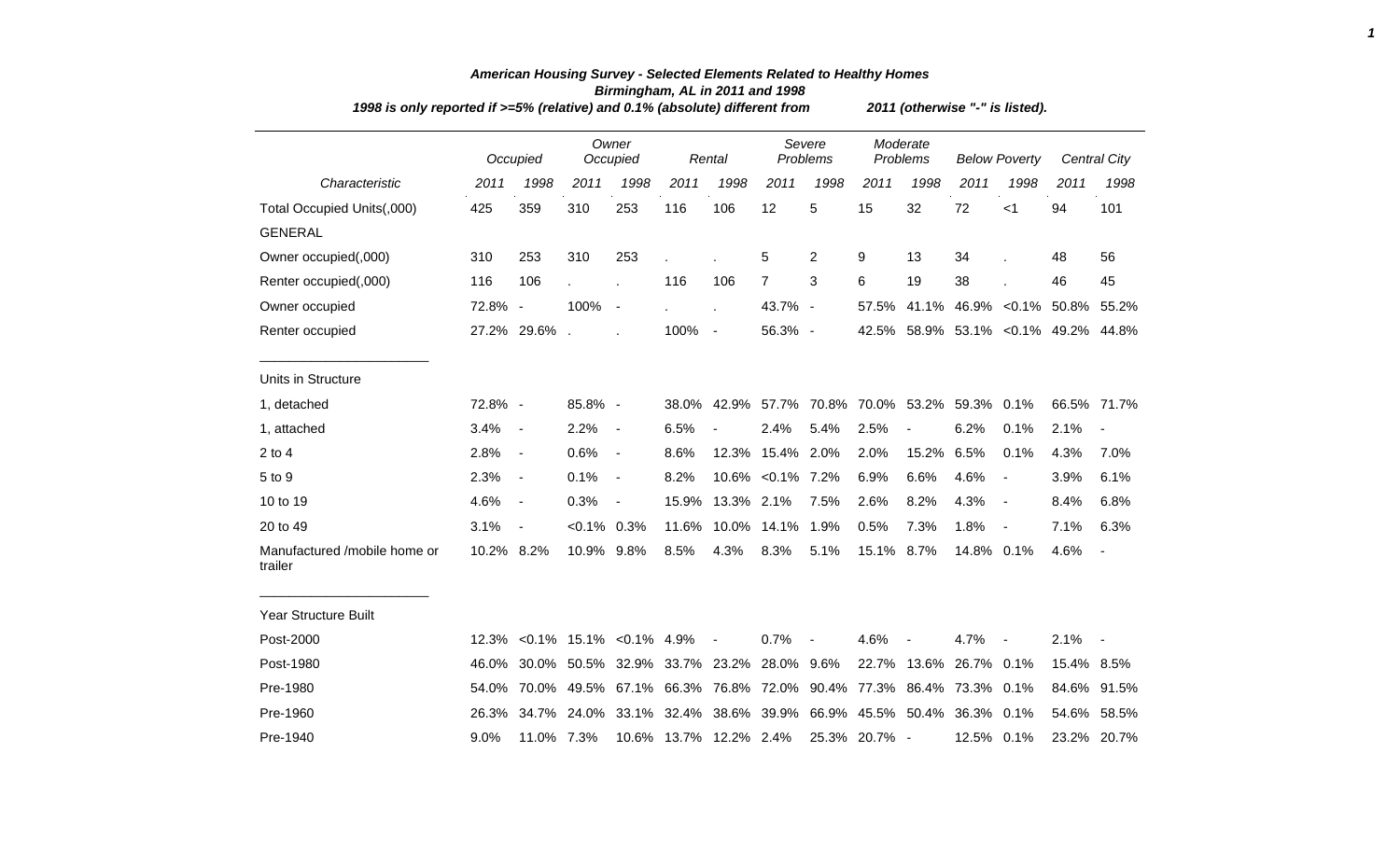|                                                             | Occupied |                              |                         | Owner<br>Occupied        |            | Rental         | Severe<br>Problems                             |                | Moderate<br>Problems               |             | <b>Below Poverty</b> |                          | Central City |                |
|-------------------------------------------------------------|----------|------------------------------|-------------------------|--------------------------|------------|----------------|------------------------------------------------|----------------|------------------------------------|-------------|----------------------|--------------------------|--------------|----------------|
| Characteristic                                              | 2011     | 1998                         | 2011                    | 1998                     | 2011       | 1998           | 2011                                           | 1998           | 2011                               | 1998        | 2011                 | 1998                     | 2011         | 1998           |
| Foundation (for 1-unit not<br>manufactured)                 |          |                              |                         |                          |            |                |                                                |                |                                    |             |                      |                          |              |                |
| 1-Unit not manufactured(,000)                               | 324      | 277                          | 273                     | 225                      | 52         | 52             | $\overline{7}$                                 | 4              | 11                                 | 17          | 47                   | $<$ 1                    | 64           | 74             |
| With a basement under all of<br>house                       | 25.9%    |                              | 30.9% 28.1% 35.9% 14.2% |                          |            | 9.6%           | 6.6%                                           | 9.8%           |                                    | 10.8% 15.9% | 18.7% 0.1%           |                          | 20.7% -      |                |
| With a basement under part of<br>house                      |          | 10.8% 12.1% 11.5% 13.7% 6.7% |                         |                          |            | 5.0%           | 8.6%                                           | 11.8% 8.2%     |                                    | 5.0%        | 5.4%                 | 0.1%                     | 11.4% 14.8%  |                |
| With a crawl space                                          | 35.1%    |                              | 40.6% 34.9%             | 39.2%                    |            |                | 36.2% 46.4% 31.0% 61.3% 56.1% 67.1% 39.9% 0.1% |                |                                    |             |                      |                          | 37.4%        | 48.4%          |
| On a concrete slab                                          |          | 27.3% 15.1% 24.7%            |                         | 9.9%                     | 41.0%      | 37.2%          |                                                |                | 51.8% 12.2% 21.8%                  | 10.0%       | 35.0% 0.1%           |                          | 29.3%        | 14.8%          |
| In some other way                                           | 1.0%     | $\blacksquare$               | 0.8%                    |                          | 1.8%       | $\blacksquare$ | 2.0%                                           | $\overline{a}$ | 3.1%                               |             | 1.0%                 | $\overline{\phantom{a}}$ | 1.2%         | $\blacksquare$ |
| <b>EXTERIOR</b><br><b>External Building Conditions (non</b> |          |                              |                         |                          |            |                |                                                |                |                                    |             |                      |                          |              |                |
| multiunit)                                                  |          |                              |                         |                          |            |                |                                                |                |                                    |             |                      |                          |              |                |
| Sagging roof                                                | 3.8%     | $\overline{\phantom{a}}$     | 3.0%                    | $\overline{\phantom{a}}$ | 8.0%       |                | 29.5%                                          |                | 31.5% 27.5% 18.3% 9.6%             |             |                      | 0.1%                     | 13.3% 7.4%   |                |
| Missing roofing material                                    | 5.0%     | $\overline{\phantom{a}}$     | 4.5%                    | $\overline{a}$           | 7.5%       | 8.2%           | 9.1%                                           |                | 36.4% 24.0% 15.0% 10.1%            |             |                      | 0.1%                     | 6.9%         | 9.6%           |
| Hole in roof                                                | 2.6%     | $\blacksquare$               | 1.9%                    | $\blacksquare$           | 6.4%       |                | 9.3%                                           |                | 27.5% 27.0% 15.3% 7.9%             |             |                      | 0.1%                     | 5.3%         | 7.8%           |
| Missing bricks, siding, other<br>outside wall material      | 2.9%     | $\blacksquare$               | 2.6%                    | $\overline{\phantom{a}}$ | 4.4%       | 7.6%           | 8.1%                                           |                | 31.7% 16.8% 15.1% 5.5%             |             |                      | 0.1%                     | 6.5%         | 5.8%           |
| Sloping outside walls                                       | 1.8%     | $\overline{\phantom{a}}$     | 1.1%                    | $\overline{a}$           | 5.4%       | 6.2%           | 8.4%                                           |                | 22.4% 23.9% 12.6% 5.8%             |             |                      | 0.1%                     | 5.3%         | 5.6%           |
| Boarded up windows                                          | 1.5%     | $\overline{a}$               | 0.9%                    | $\overline{a}$           | 4.4%       |                | 2.5%                                           | 13.7% 9.9%     |                                    | 7.0%        | 5.5%                 | 0.1%                     | 3.6%         |                |
| <b>Broken windows</b>                                       | 6.1%     | 6.4%                         | 4.5%                    | 5.3%                     | 13.7%      | 11.1%          | 8.9%                                           |                | 27.2% 20.5%                        | 25.3%       | 10.6%                | 0.1%                     | 8.2%         | 8.7%           |
| Bars on windows                                             | 5.7%     | 11.0%                        | 5.9%                    | 10.7%                    | 4.7%       | 12.5%          | 2.7%                                           | 15.9% 6.9%     |                                    | 14.3% 6.4%  |                      | 0.1%                     | 22.0%        | 34.2%          |
| Foundation crumbling or has open 7.6%<br>crack or hole      |          | 3.0%                         | 6.3%                    | 2.2%                     | 14.1% 6.7% |                |                                                |                | 30.3% 13.5% 17.9% 14.9% 19.0% 0.1% |             |                      |                          | 12.6% 5.3%   |                |
| None of the above                                           | 74.7% -  |                              | 77.6% -                 |                          | 60.4%      |                | 65.0% 54.2% 40.1% 41.0% 44.8% 58.5% 0.1%       |                |                                    |             |                      |                          | 46.6%        | 49.6%          |
| None of the above(excluding<br>bars)                        |          | 79.1% 83.6% 82.2% -          |                         |                          | 63.5%      |                | 73.2% 56.0% 42.3% 41.4% 50.0% 61.3% 0.1%       |                |                                    |             |                      |                          | 64.6%        | 74.8%          |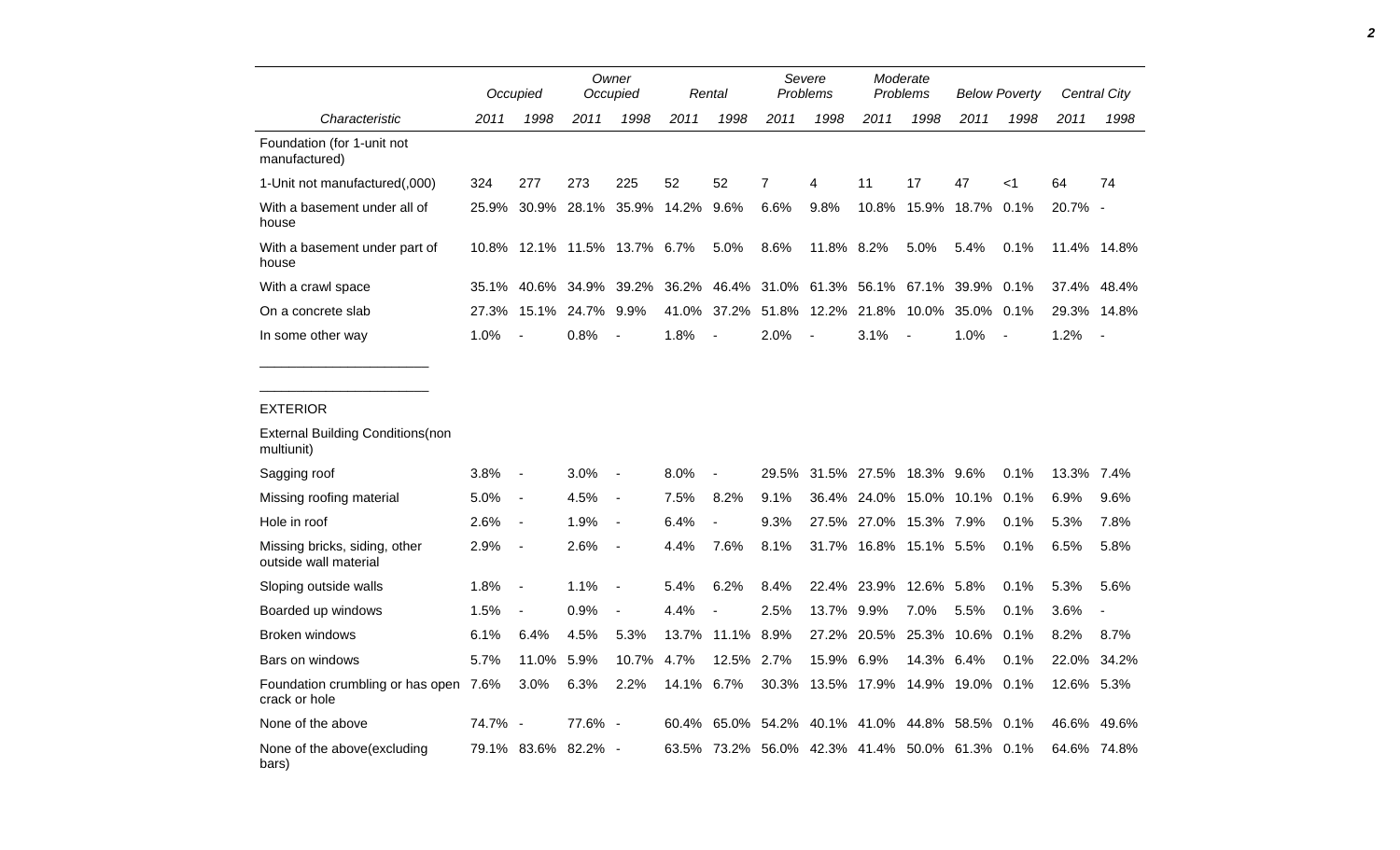|                                               |      | Occupied                 |      | Owner<br>Occupied        |         | Rental                   | Severe<br>Problems                                         |                              | Moderate<br>Problems   |                | <b>Below Poverty</b> |                          |         | <b>Central City</b>      |
|-----------------------------------------------|------|--------------------------|------|--------------------------|---------|--------------------------|------------------------------------------------------------|------------------------------|------------------------|----------------|----------------------|--------------------------|---------|--------------------------|
| Characteristic                                | 2011 | 1998                     | 2011 | 1998                     | 2011    | 1998                     | 2011                                                       | 1998                         | 2011                   | 1998           | 2011                 | 1998                     | 2011    | 1998                     |
| Water Leakage During Last 12<br>Months        |      |                          |      |                          |         |                          |                                                            |                              |                        |                |                      |                          |         |                          |
| With leakage from outside<br>structure        |      | 11.0% 12.9%              |      |                          |         |                          | 10.4% 12.5% 12.6% 14.0% 28.6% 50.7% 40.5% 22.8% 15.1% 0.1% |                              |                        |                |                      |                          |         | 12.7% 18.1%              |
| Roof                                          | 8.2% | $\blacksquare$           | 7.8% | $\overline{\phantom{a}}$ | 9.4%    | $\overline{\phantom{a}}$ |                                                            | 11.8% 43.5%                  | 34.0%                  | 17.5%          | 10.9% 0.1%           |                          | 9.6%    | 13.3%                    |
| <b>Basement leak</b>                          | 0.9% | $\overline{\phantom{a}}$ | 1.1% | $\overline{\phantom{a}}$ | 0.5%    | $\sim$                   | 1.8%                                                       | $\blacksquare$               | 2.6%                   | $\blacksquare$ | 0.6%                 | $\overline{\phantom{a}}$ | 1.0%    | $\overline{\phantom{a}}$ |
| Walls, closed windows, or doors<br>leak       | 1.9% | $\overline{\phantom{a}}$ | 1.5% | $\sim$                   | 3.0%    | $\sim$                   |                                                            | 16.2% 24.6% 6.8%             |                        | 8.0%           | 4.4%                 | $\overline{\phantom{a}}$ | 2.3%    | $\overline{\phantom{a}}$ |
| Other or Unknown exterior Leak                | 0.6% | $\overline{\phantom{a}}$ | 0.6% | $\overline{\phantom{a}}$ | 0.6%    | $\sim$                   | 3.0%                                                       | $\overline{\phantom{a}}$     | 0.9%                   | $\blacksquare$ | 0.5%                 | $\overline{\phantom{a}}$ | 0.3%    | $\overline{\phantom{a}}$ |
|                                               |      |                          |      |                          |         |                          |                                                            |                              |                        |                |                      |                          |         |                          |
| <b>INTERIOR</b>                               |      |                          |      |                          |         |                          |                                                            |                              |                        |                |                      |                          |         |                          |
| Damage                                        |      |                          |      |                          |         |                          |                                                            |                              |                        |                |                      |                          |         |                          |
| Holes in floors                               | 1.6% |                          | 0.9% |                          | 3.6%    |                          |                                                            | 22.9% 28.7% 12.6% 14.1% 5.8% |                        |                |                      | 0.1%                     | 2.7%    |                          |
| Open cracks or holes                          | 7.3% | 6.9%                     | 4.7% | $\overline{\phantom{a}}$ | 14.2%   | 11.5%                    |                                                            | 27.7% 44.7% 30.6% -          |                        |                | 16.4%                | 0.1%                     | 12.6%   | 11.8%                    |
| Broken plaster or peeling paint               | 3.0% |                          | 2.4% | $\overline{\phantom{a}}$ | 4.6%    | 8.5%                     |                                                            | 22.6% 41.2% 18.2% 19.4% 7.1% |                        |                |                      | 0.1%                     | 5.9%    | 9.3%                     |
| Water Leakage During Last 12<br><b>Months</b> |      |                          |      |                          |         |                          |                                                            |                              |                        |                |                      |                          |         |                          |
| With leakage from inside structure 10.0% -    |      |                          | 8.0% | 7.3%                     | 15.4% - |                          | 12.0%                                                      |                              | 56.0% 19.7% 21.4% 8.4% |                |                      | 0.1%                     | 12.2% - |                          |
| Fixtures backed up or overflowed              | 2.1% | $\overline{\phantom{a}}$ | 1.8% | $\overline{\phantom{a}}$ | 2.8%    | 5.5%                     | 4.3%                                                       | 42.6%                        | 9.5%                   | 10.4%          | 2.5%                 | $\blacksquare$           | 2.2%    | 5.6%                     |
| Pipes leaked                                  | 4.0% | $\overline{\phantom{a}}$ | 2.3% | $\overline{\phantom{a}}$ | 8.4%    | 7.2%                     | 8.5%                                                       | 30.5%                        | 7.3%                   | 9.9%           | 4.7%                 | $\blacksquare$           | 4.0%    | $\overline{\phantom{a}}$ |
| Broken water heater                           | 1.1% | $\overline{\phantom{a}}$ | 1.0% | $\overline{\phantom{a}}$ | 1.5%    | $\overline{\phantom{a}}$ | 1.8%                                                       | 7.6%                         | 2.4%                   |                | 0.9%                 | $\blacksquare$           | 0.7%    |                          |
| Other or Unknown                              | 3.1% | $\overline{\phantom{a}}$ | 3.0% | $\overline{\phantom{a}}$ | 3.5%    |                          | 0.6%                                                       | 22.9% 1.4%                   |                        |                | 0.9%                 |                          | 5.3%    | 3.4%                     |

Rodents

Signs of rats in last 3 mon. 4.4% - 1.4% - 1.6% - 4.1% 32.5% 4.2% 6.0% 2.7% - 2.0% -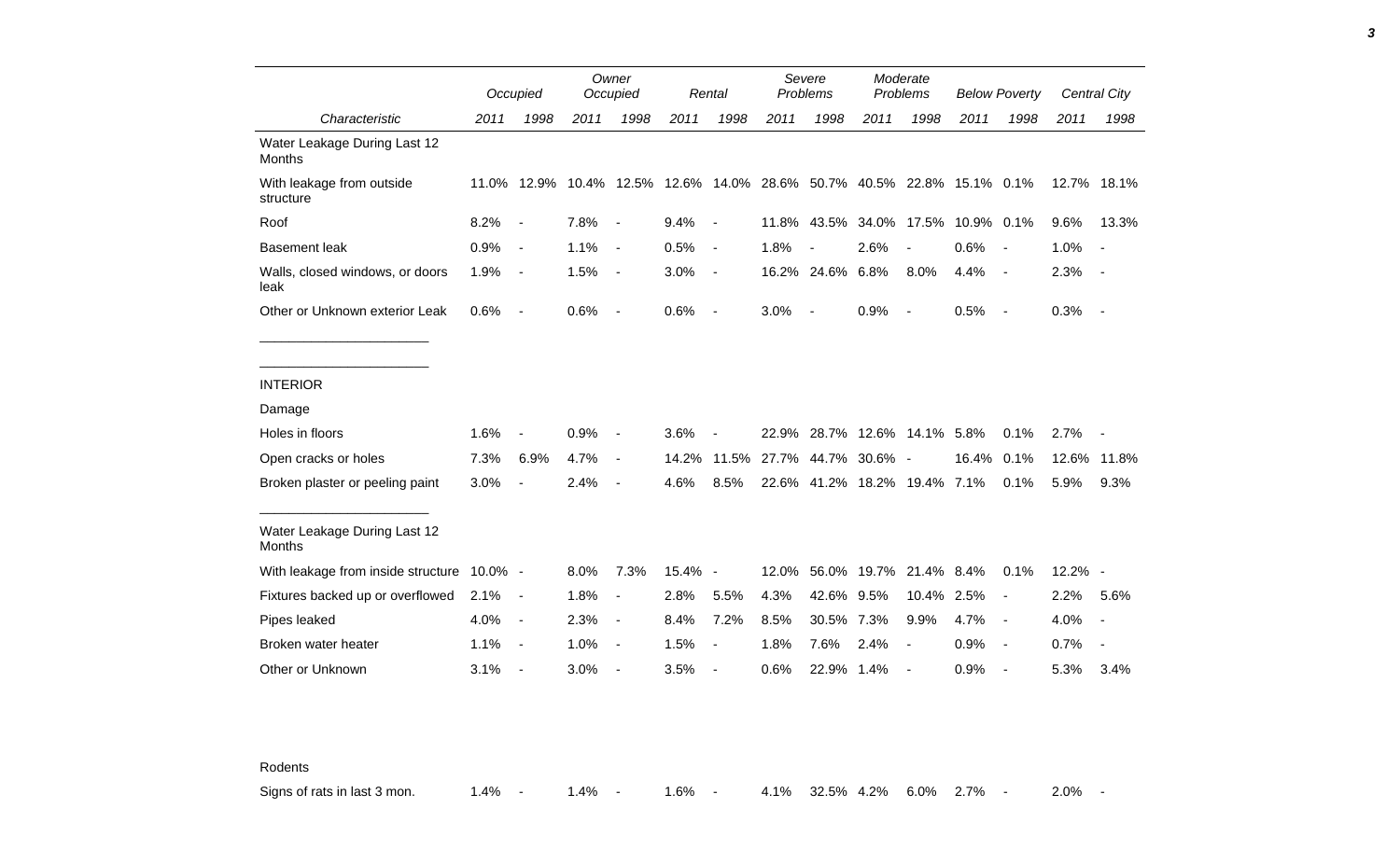|                                                           |             | Occupied                 |             | Owner<br>Occupied            |             | Rental                   | Severe<br>Problems |                | Moderate<br>Problems |                | <b>Below Poverty</b> |                          |                | <b>Central City</b>      |
|-----------------------------------------------------------|-------------|--------------------------|-------------|------------------------------|-------------|--------------------------|--------------------|----------------|----------------------|----------------|----------------------|--------------------------|----------------|--------------------------|
| Characteristic                                            | 2011        | 1998                     | 2011        | 1998                         | 2011        | 1998                     | 2011               | 1998           | 2011                 | 1998           | 2011                 | 1998                     | 2011           | 1998                     |
| Signs of mice in last 3 mon.                              | 10.7%       | 8.1%                     | 11.7%       | 7.3%                         | 8.2%        | 10.0%                    | 7.2%               | 39.0%          | 27.5%                | 22.0%          | 15.1%                | 0.1%                     | 14.3%          | 11.1%                    |
| Signs of rodents, not sure which<br>kind in last 3 mon.   | 1.7%        |                          | 0.8%        |                              | 4.3%        |                          | 12.9%              | 6.7%           | 12.9%                | 0.7%           | 7.2%                 | 0.1%                     | 5.0%           | 0.8%                     |
| Electrical                                                |             |                          |             |                              |             |                          |                    |                |                      |                |                      |                          |                |                          |
| No electrical wiring                                      | $< 0.1\%$ - |                          | $< 0.1\%$ - |                              | $< 0.1\%$ - |                          | $< 0.1\%$ -        |                | $< 0.1\%$ -          |                | $< 0.1\%$ -          |                          | $< 0.1\%$ -    |                          |
| Exposed wiring                                            | 1.1%        | $\overline{\phantom{a}}$ | 0.9%        | $\overline{\phantom{a}}$     | 1.7%        | $\overline{\phantom{a}}$ | 2.6%               | $\blacksquare$ | 3.8%                 | $\blacksquare$ | 2.1%                 | $\sim$                   | 0.9%           |                          |
| Rooms without electric outlets                            | 1.6%        | $\overline{\phantom{a}}$ | 1.7%        | $\qquad \qquad \blacksquare$ | 1.4%        |                          | 3.1%               | 12.6%          | 3.4%                 | $\blacksquare$ | 2.0%                 | $\overline{\phantom{a}}$ | 1.6%           |                          |
| Fuses/breakers blown in last 3<br>mon.                    | 11.1%       | 29.1%                    | 8.9%        | 32.6%                        |             | 17.1% 20.6%              | 34.1%              | 51.5% 15.1%    |                      | 31.1%          | 14.0% 0.1%           |                          | 14.5% 32.9%    |                          |
| Sanitation                                                |             |                          |             |                              |             |                          |                    |                |                      |                |                      |                          |                |                          |
| Lacking complete kitchen facilities                       | 0.8%        |                          | 0.3%        |                              | 2.4%        | 9.6%                     | 13.7%              | 7.2%           | 13.2%                | 37.4%          | 2.9%                 |                          | 2.7%           | 5.7%                     |
| Lacking some or all plumbing<br>facilities                | 2.2%        | $\overline{\phantom{a}}$ | 1.3%        | $\overline{a}$               | 4.6%        | $\blacksquare$           | 79.5%              | 40.5%          | $< 0.1\%$            | 0.3%           | 5.4%                 | 0.1%                     | 6.0%           | 0.9%                     |
| Water not safe to drink                                   | 4.1%        | 6.6%                     | 3.8%        | 5.6%                         | 4.8%        | 9.1%                     | 3.2%               | 12.9%          | 3.3%                 | 9.3%           | 2.4%                 | $\overline{\phantom{a}}$ | 8.8%           | 9.7%                     |
| Water stoppage in last 3 mon.                             | 3.6%        | $\overline{a}$           | 3.4%        | $\blacksquare$               | 4.4%        | 5.0%                     | 4.1%               | 7.3%           | 8.1%                 | 5.8%           | 3.2%                 | $\blacksquare$           | 4.6%           | $\sim$                   |
| No flush toilets working some time<br>in last 3 mon.      | 1.3%        | $\blacksquare$           | 0.9%        | $\overline{\phantom{a}}$     | 2.3%        | 6.7%                     | 8.1%               | 30.7% 9.9%     |                      | $\sim$         | 3.6%                 | $\blacksquare$           | 1.4%           | 6.5%                     |
| With sewage disposal<br>breakdowns in last 3 mon.         | 1.7%        |                          | 1.0%        |                              | 3.7%        | $\overline{\phantom{a}}$ | 13.9%              | 16.0% 3.8%     |                      | 6.8%           | 4.1%                 | $\sim$                   | 4.1%           | $\overline{\phantom{a}}$ |
| Septic tank, cesspool, chemical<br>toilet                 | 33.7%       | 36.0%                    |             | 41.3% 45.4%                  | $13.5\%$ -  |                          | 20.4%              | 30.5%          | 44.6%                | 29.9%          | 31.2% 0.1%           |                          | 10.2% 4.3%     |                          |
| With septic tank or cesspool<br>breakdowns in last 3 mon. | 0.3%        |                          | 0.4%        |                              | 0.1%        |                          | $< 0.1\%$ 7.1%     |                | 1.0%                 | $\blacksquare$ | 0.6%                 |                          | $< 0.1\%$ 0.2% |                          |

## HEATING/FUEL

## Main Heating Equipment

Warm-air furnace 64.9% - 66.3% 72.4% 61.3% 56.2% 33.1% 58.1% 23.4% 38.3% 60.2% 0.1% 71.9% -

*4*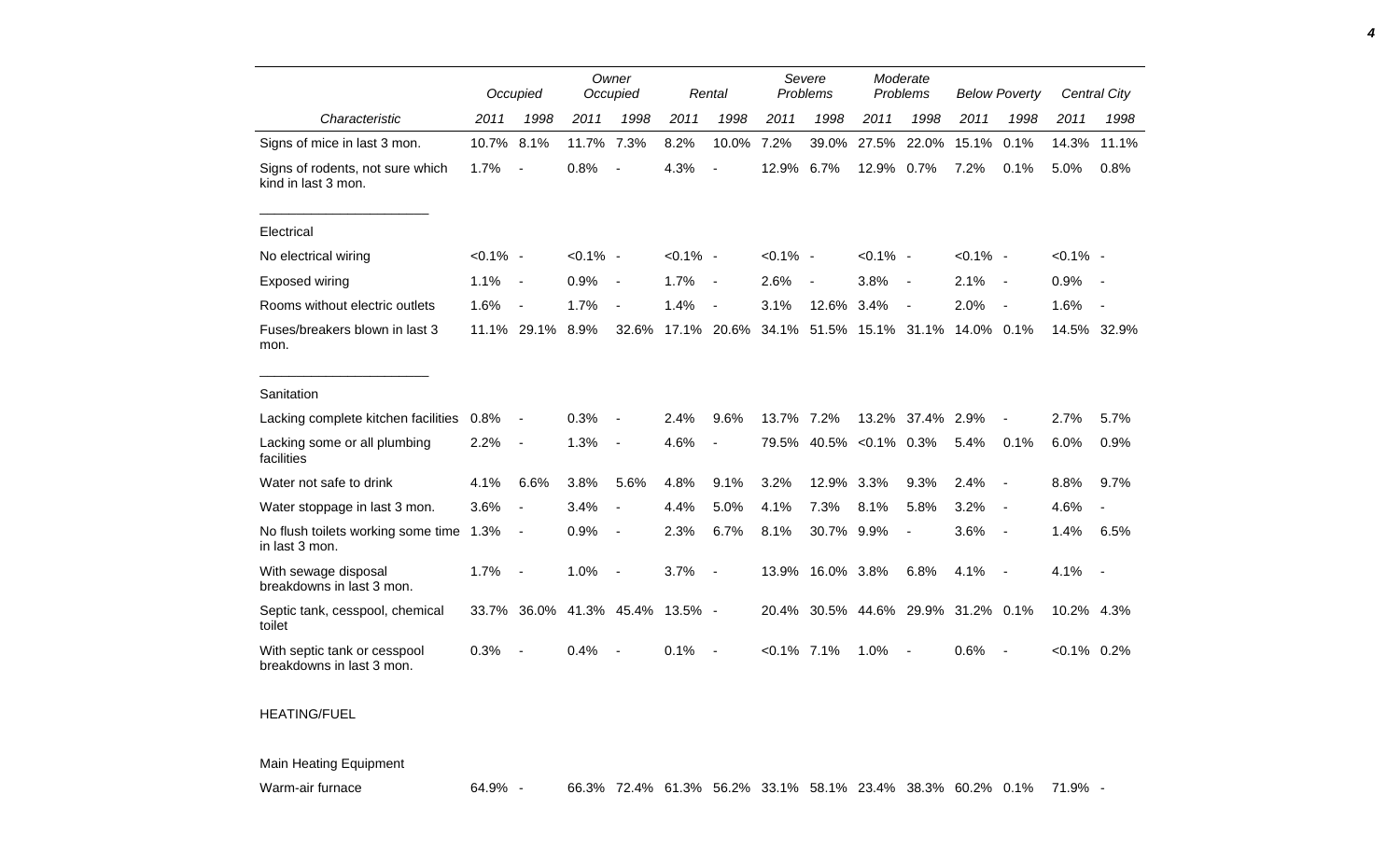|                                                         | Occupied    |                              | Owner<br>Occupied |                          | Rental      |                          | Severe<br>Problems            |                          | Moderate<br>Problems |                          | <b>Below Poverty</b> |                          | <b>Central City</b> |                          |
|---------------------------------------------------------|-------------|------------------------------|-------------------|--------------------------|-------------|--------------------------|-------------------------------|--------------------------|----------------------|--------------------------|----------------------|--------------------------|---------------------|--------------------------|
| Characteristic                                          | 2011        | 1998                         | 2011              | 1998                     | 2011        | 1998                     | 2011                          | 1998                     | 2011                 | 1998                     | 2011                 | 1998                     | 2011                | 1998                     |
| Steam or hot water system                               | 0.4%        | $\blacksquare$               | 0.3%              | $\overline{\phantom{a}}$ | 0.7%        | $\overline{\phantom{a}}$ | 1.3%                          | $\overline{a}$           | 0.5%                 | $\overline{a}$           | 0.6%                 | $\blacksquare$           | 0.9%                | $\overline{\phantom{a}}$ |
| Electric heat pump                                      | 25.2%       | 18.7%                        | 25.4%             | 17.4%                    |             | 24.6% 21.6%              | 35.5%                         | 3.7%                     | 5.9%                 | 6.7%                     | 18.9%                | 0.1%                     |                     | 15.3% 10.8%              |
| Built-in electric units                                 | 0.5%        |                              | 0.5%              | $\overline{\phantom{a}}$ | 0.6%        | $\overline{\phantom{a}}$ | 0.7%                          | 5.6%                     | 1.5%                 | $\overline{\phantom{a}}$ | 0.8%                 | $\overline{a}$           | 1.2%                |                          |
| Floor, wall, or other built-in hot air<br>without ducts | 3.1%        | 6.3%                         | 2.8%              | $\overline{\phantom{a}}$ | 3.7%        | 11.5%                    | 8.0%                          | 11.0%                    | 2.4%                 | 12.8%                    | 3.5%                 | $\overline{\phantom{a}}$ | 2.7%                | 10.9%                    |
| Room heaters with flue                                  | 1.0%        | $\blacksquare$               | 1.0%              | $\blacksquare$           | 1.1%        | $\blacksquare$           | 2.1%                          | $\overline{\phantom{a}}$ | 1.6%                 |                          | 1.8%                 | $\overline{\phantom{a}}$ | 0.8%                | $\overline{\phantom{a}}$ |
| Room heaters without flue                               | 2.1%        | $\overline{\phantom{a}}$     | 1.7%              | $\overline{\phantom{a}}$ | 3.1%        | $\overline{\phantom{a}}$ | 2.4%                          | 10.8%                    | 57.1%                | 38.4%                    | 6.6%                 | 0.1%                     | 2.0%                |                          |
| Portable electric heaters                               | 1.9%        | $\blacksquare$               | 1.3%              | $\overline{\phantom{a}}$ | 3.4%        | $\overline{\phantom{a}}$ | 14.5%                         | 3.7%                     | 6.5%                 | 0.1%                     | 5.6%                 | 0.1%                     | 4.2%                | $\overline{\phantom{a}}$ |
| <b>Stoves</b>                                           | 0.3%        | $\overline{a}$               | 0.2%              | $\blacksquare$           | 0.3%        | $\sim$                   | 1.1%                          | $\overline{\phantom{a}}$ | $< 0.1\%$ 0.3%       |                          | 0.7%                 | $\overline{\phantom{a}}$ | $< 0.1\%$ -         |                          |
| Fireplace with inserts                                  | 0.2%        | $\blacksquare$               | 0.2%              | $\overline{\phantom{a}}$ | $< 0.1\%$ - |                          | $< 0.1\%$ -                   |                          | $< 0.1\%$ -          |                          | 0.2%                 | $\overline{\phantom{a}}$ | 0.1%                | $\sim$                   |
| Fireplace without inserts                               | $< 0.1\%$ - |                              | $< 0.1\%$ -       |                          | $< 0.1\%$ - |                          | $< 0.1\%$ -                   |                          | $< 0.1\%$ 0.3%       |                          | $< 0.1\%$ -          |                          | $< 0.1\%$ -         |                          |
| Other                                                   | 0.3%        | $\blacksquare$               | 0.1%              | $\sim$                   | 0.8%        | $\sim$                   | 1.4%                          | $\sim$                   | 0.3%                 | $\sim$                   | 1.0%                 | $\overline{\phantom{a}}$ | 0.7%                | $\overline{\phantom{a}}$ |
| No heating equipment                                    | 0.1%        | $\qquad \qquad \blacksquare$ | $< 0.1\%$ -       |                          | 0.2%        | $\sim$                   | $< 0.1\%$ -                   |                          | $< 0.1\%$ -          |                          | $< 0.1\%$ -          |                          | 0.1%                | $\blacksquare$           |
| Cooking stove                                           | 0.1%        | $\blacksquare$               | 0.1%              | $\blacksquare$           | $< 0.1\%$ - |                          | $< 0.1\%$ 1.9%                |                          | 0.8%                 | $\overline{\phantom{a}}$ | 0.2%                 | $\overline{\phantom{a}}$ | $< 0.1\%$ -         |                          |
| <b>Water Heating Fuel</b>                               |             |                              |                   |                          |             |                          |                               |                          |                      |                          |                      |                          |                     |                          |
| Electricity                                             | 55.1%       | 41.1%                        | 50.4%             | 36.3%                    |             |                          | 67.8% 52.7% 78.5% 31.4% 60.6% |                          |                      |                          | 44.1% 60.2% 0.1%     |                          |                     | 48.2% 28.3%              |
| Gas, LP/bottled gas                                     | 44.8%       | 58.7%                        | 49.4%             | 63.5%                    |             | 32.1% 47.1%              | 21.5% 68.6%                   |                          | 38.2%                | 55.1%                    | 39.2%                | 0.1%                     |                     | 51.8% 71.4%              |
| Kerosene or other liquid fuel                           | $< 0.1\%$ - |                              | 0.1%              | $\blacksquare$           | $< 0.1\%$ - |                          | $< 0.1\%$ -                   |                          | 1.2%                 | $\overline{\phantom{a}}$ | 0.3%                 | $\overline{\phantom{a}}$ | $< 0.1\%$ -         |                          |
| Other                                                   | 0.1%        | $\overline{\phantom{a}}$     | 0.1%              | $\blacksquare$           | 0.1%        | $\overline{\phantom{a}}$ | $< 0.1\%$ -                   |                          | $< 0.1\%$ 0.5%       |                          | 0.3%                 | $\blacksquare$           | $< 0.1\%$ 0.3%      |                          |
|                                                         |             |                              |                   |                          |             |                          |                               |                          |                      |                          |                      |                          |                     |                          |
| Clothes Dryer(,000)                                     | 386         | 294                          | 304               | 233                      | 82          | 61                       | 9                             | 3                        | 11                   | 20                       | 57                   | $<1\,$                   | 73                  | 65                       |
| <b>Have Clothes Dryer</b>                               | 90.7%       | 82.0%                        | 98.1%             | 92.2%                    | 70.8%       | 57.5%                    | 78.3%                         | 56.7%                    | 70.6%                | 63.5%                    | 79.4%                | 0.1%                     | 78.0%               | 64.6%                    |
| Electricity                                             | 95.9% -     |                              | 95.1%             | $\sim$                   | 99.0% -     |                          | 97.5% -                       |                          | 95.2%                | $\sim$                   | 98.0%                | 0.1%                     | 93.1% -             |                          |
| Gas, LP gas (liquid propane)                            | 4.0%        | 6.4%                         | 4.9%              | 6.9%                     | 1.0%        | $\overline{\phantom{a}}$ | 2.5%                          | 6.5%                     | 4.8%                 | 7.7%                     | 1.8%                 |                          | 6.8%                | 9.1%                     |

Heating Problems

\_\_\_\_\_\_\_\_\_\_\_\_\_\_\_\_\_\_\_\_\_\_\_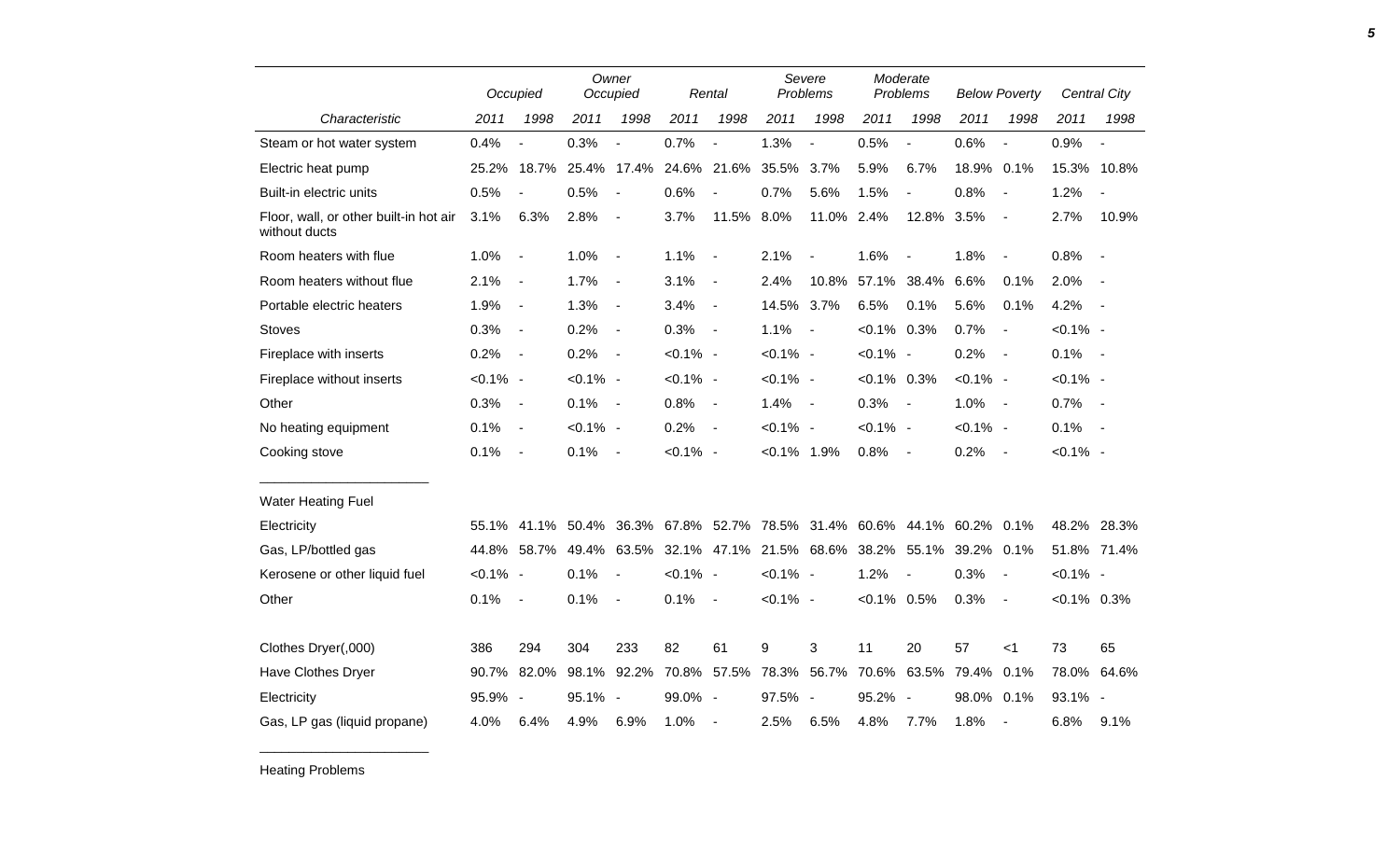|                                                        |             | Occupied                 |             | Owner<br>Occupied        |                | Rental                   |                | Severe<br>Problems |                            | Moderate<br>Problems     |           | <b>Below Poverty</b>            |            | Central City             |
|--------------------------------------------------------|-------------|--------------------------|-------------|--------------------------|----------------|--------------------------|----------------|--------------------|----------------------------|--------------------------|-----------|---------------------------------|------------|--------------------------|
| Characteristic                                         | 2011        | 1998                     | 2011        | 1998                     | 2011           | 1998                     | 2011           | 1998               | 2011                       | 1998                     | 2011      | 1998                            | 2011       | 1998                     |
| Uncomfortably cold for 24 hours<br>or more last winter | 9.4%        | 7.1%                     | 8.9%        | 5.5%                     | 11.2% -        |                          |                | 30.9% 59.7%        | 25.8%                      | 16.3%                    | 15.2%     | 0.1%                            | 16.4%      | 10.0%                    |
| Heating equipment breakdowns                           | 2.4%        | $\blacksquare$           | 1.9%        | $\overline{\phantom{a}}$ | 3.9%           | $\blacksquare$           | 19.2%          | 36.6% 5.0%         |                            | 2.0%                     | 4.8%      | $\overline{\phantom{a}}$        | 2.9%       | $\blacksquare$           |
| Other causes                                           | 6.1%        | 4.8%                     | 6.7%        | 4.0%                     | 4.5%           | 6.8%                     | 6.6%           |                    | 27.4% 18.8%                | 12.3%                    | 8.4%      | 0.1%                            | 11.1% 6.0% |                          |
| Utility interruption                                   | 2.2%        | $\blacksquare$           | 2.6%        | $\blacksquare$           | 1.3%           | $\overline{a}$           | $< 0.1\%$      | 6.9%               | 2.8%                       | $\blacksquare$           | 2.8%      | $\overline{\phantom{a}}$        | 3.1%       | $\overline{\phantom{a}}$ |
| Inadequate heating capacity                            | 1.4%        | $\blacksquare$           | 1.3%        | $\blacksquare$           | 1.5%           | $\overline{\phantom{a}}$ | 2.4%           | 21.8% 9.3%         |                            | 7.2%                     | 2.7%      | $\blacksquare$                  | 2.4%       | $\blacksquare$           |
| Inadequate insulation                                  | 0.6%        | $\blacksquare$           | 0.5%        | $\blacksquare$           | 1.1%           | $\overline{\phantom{a}}$ | $< 0.1\%$      | 18.6% 3.7%         |                            | 6.9%                     | 0.9%      | $\overline{\phantom{a}}$        | 0.4%       | $\overline{a}$           |
| Cost of heating                                        | 1.5%        | $\overline{\phantom{a}}$ | 1.8%        | $\overline{\phantom{a}}$ | 0.6%           | $\overline{\phantom{a}}$ | 3.1%           | 11.1% 4.7%         |                            | $\blacksquare$           | 1.7%      | $\overline{\phantom{a}}$        | 4.3%       | $\overline{\phantom{a}}$ |
| Other                                                  | 0.7%        | $\overline{\phantom{a}}$ | 0.7%        | $\overline{\phantom{a}}$ | 0.5%           | $\overline{\phantom{a}}$ | 1.0%           | $\sim$             | 0.9%                       | $\blacksquare$           | 0.6%      | $\overline{\phantom{a}}$        | 0.9%       | $\blacksquare$           |
|                                                        |             |                          |             |                          |                |                          |                |                    |                            |                          |           |                                 |            |                          |
| SELECTED PHYSICAL<br><b>PROBLEMS</b>                   |             |                          |             |                          |                |                          |                |                    |                            |                          |           |                                 |            |                          |
| Severe Physical Problems(,000)                         | 12          | 5                        | 5           | $\overline{2}$           | $\overline{7}$ | 3                        | 12             | 5                  |                            |                          | 5         |                                 | 6          | $\overline{2}$           |
| Severe physical problems                               | 2.8%        | $\blacksquare$           | 1.7%        | $\blacksquare$           | 5.8%           | 2.5%                     | 100%           | $\overline{a}$     |                            |                          | 6.9%      | $< 0.1\%$                       | 6.5%       | 2.4%                     |
| Plumbing                                               | 2.2%        | $\blacksquare$           | 1.3%        | $\blacksquare$           | 4.6%           | $\blacksquare$           |                | 79.5% 40.5%        | $\mathbf{r}$               |                          | 5.4%      | $< 0.1\%$                       | 6.0%       | 0.9%                     |
| Heating                                                | 0.5%        | $\sim$ $-$               | 0.3%        | $\blacksquare$           | 1.0%           | $\blacksquare$           |                | 17.9% 36.6%.       |                            |                          | 1.1%      | $< 0.1\%$                       | 0.3%       | $\blacksquare$           |
| Electric                                               | $< 0.1\%$ - |                          | $< 0.1\%$ - |                          | $< 0.1\%$ -    |                          | $< 0.1\%$ 3.5% |                    | $\overline{a}$             |                          | $< 0.1\%$ | $< 0.1\%$                       | <0.1% -    |                          |
| Hallways                                               | $< 0.1\%$ - |                          | $< 0.1\%$ - |                          | $< 0.1\%$ -    |                          | $< 0.1\%$ -    |                    |                            |                          |           | $< 0.1\%$ < $0.1\%$ < $0.1\%$ - |            |                          |
| Upkeep                                                 | 0.1%        | $\blacksquare$           | $< 0.1\%$ - |                          | 0.2%           | $\blacksquare$           | 2.6%           | 26.5%              | $\mathcal{L}_{\mathbf{z}}$ |                          | 0.4%      | $< 0.1\%$ 0.2%                  |            | $\blacksquare$           |
| Moderate Physical<br>Problems(,000)                    | 15          | 32                       | 9           | 13                       | 6              | 19                       |                |                    | 15                         | 32                       | 8         |                                 | 4          | 12                       |
| Moderate physical problems                             | 3.5%        | 8.8%                     | 2.8%        | 5.1%                     | 5.5%           | 17.6%.                   |                |                    | 100%                       | $\overline{\phantom{a}}$ | 10.5%     | $< 0.1\%$                       | 4.3%       | 12.1%                    |
| Plumbing                                               | 0.3%        | $\overline{\phantom{a}}$ | 0.3%        | $\blacksquare$           | 0.2%           |                          |                | $\mathbf{r}$       | 7.3%                       | 4.5%                     | 0.8%      | $< 0.1\%$                       | 0.3%       | $\overline{\phantom{a}}$ |
| Heating                                                | 2.0%        | $\overline{\phantom{a}}$ | 1.6%        | $\blacksquare$           | 3.1%           | $\blacksquare$           |                | $\mathbf{r}$       | 57.1%                      | 38.4%                    | 6.4%      | $< 0.1\%$                       | 2.0%       | $\blacksquare$           |
| Upkeep                                                 | 0.5%        | $\sim$                   | 0.3%        | $\blacksquare$           | 1.0%           | 9.3%                     | $\overline{a}$ |                    | 13.2%                      | 37.4%                    | 0.8%      | $< 0.1\%$                       | 1.0%       | 5.4%                     |
| Hallways                                               | $< 0.1\%$ - |                          | $< 0.1\%$ - |                          | $<0.1\%$       | 0.2%                     |                |                    | $< 0.1\%$                  | 0.6%                     |           | $< 0.1\%$ $< 0.1\%$ $< 0.1\%$ - |            |                          |
| Kitchen                                                | 1.0%        | $\sim$                   | 0.8%        |                          | 1.4%           | $\sim$                   |                |                    |                            | 27.3% 25.7% 3.0%         |           | $< 0.1\%$ 1.2%                  |            |                          |